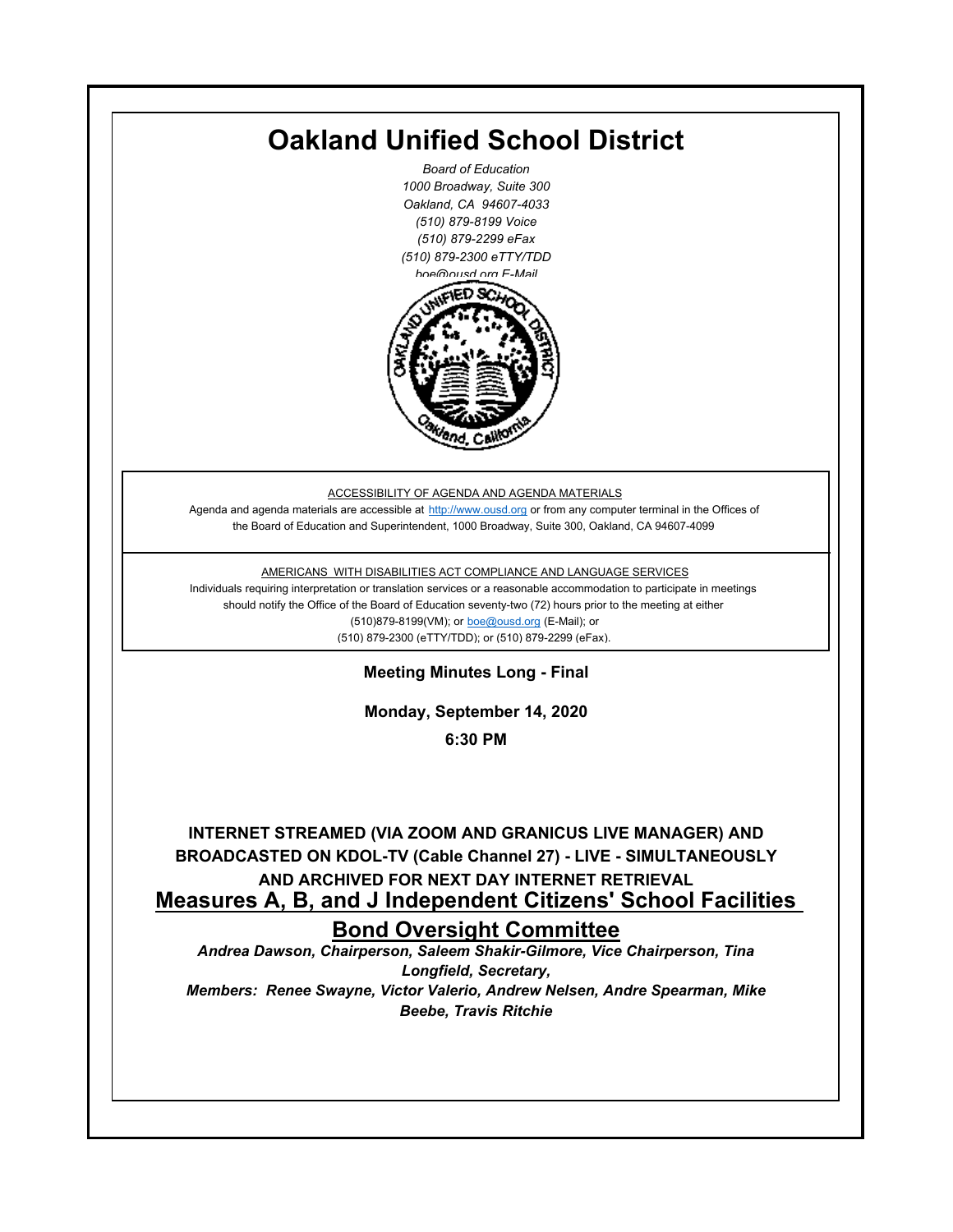LEY CUMPLIMIENTO PARA AMERICANOS CON DISCAPACIDADES Y SERVICIO DE IDIOMAS Personas que requieran servicios de traducción o interpretación o facilidades razonables para participar en juntas deberán notificar a la Oficina de la Mesa Directiva de Educación setenta y dos (72) horas antes de la junta ya sea al (510)879-8199(VM); o boe@ousd.org (E-Mail); o (510) 879-2300 (eTTY/TDD); o (510) 879-2299 (eFax).

#### 美国残障人士法案條例遵守及語言服務

個别人士需要傳譯及翻譯服務或有合理安排去參與會議的應該在舉行會議之前的七十二 (72) 小時通知教育委員 會。請致電(510)879-8199(留言);或 boe@ousd.org (電郵) ;或(510) 879-2300 (電子文字電話/聽障專用電信 設備 (eTTY/TDD));或(510)879-2299(電子圖文傳真 (eFax))。

#### TUÂN HÀNH ĐẠO LUẬT NGƯỜI MỸ KHUYẾT TẤT VÀ DỊCH THUẬT

Những người nào cần thông ngôn hay phiên dịch hay một sắp xếp hợp lý nào để tham gia các buổi họp phải thông báo Văn phòng của Hội đồng Giáo dục bảy mươi hai (72) tiếng đồng hồ trước buổi họp, số điện thoại (510)879-8199 (VM); hay là boe@ousd.org (E-Mail); hay là (510) 879-2300 (eTTY/TDD); hay là số (510) 879-2299 (eFax).

## សេវាបកប្រែភាសា និងការអនុលោមតាមច្បាប់ជនជាតិអាមេរិកាំងពិការ

អកណាដែលតេវការសេវាបកប្រែភាសាដោយផ្ទាល់មាត់ ឬជាលាយលក្ខអក្សរ ឬត្រូវការការជួយសម្រះសម្រលយ៉ាងសមរម្យ មយ ដើម្បីចលរមកងកិច្ចប្រជុំនានានោះ ត្រូវផ្តល់ដំណឹងទៅកាន់ទីការិយាល័យនៃក្រមប្រឹក្សាអប់រំ ឱ្យបានចិតសិបពី (72) ម៉ោង ម្មនកិច្ចប្រជុំ តាមរយៈទូរស័ព្ទ:លេខ (<u>510) 879-8199</u> បុតាមរយៈអ៊ីមែល <u>boe@ousd.org</u> បុទ្**រ**ស័ព្ទ eTTY/TDD លេខ (510) 879-2300 ប៊ូទ្មិសារលេខ (510) 879-2299។

الامتثال لقانون الأمريكيين نو ي الإعاقات (ADA) وتوفير الخدمات اللغوية من يحتاج إلى خدمات التر جمة المكتوبة أو خدمات التر جمة الفورية أو الترتيبات التيسيرية المعفّولة لكي يساهم في الإجتماعات فالمرجو منه إبلاغ مكتب إدارة التعليم إثنين وسبعين (72) ساعة قبل الإجتماع بوسيلة من الوسائل التالية: البريد الإلكتروني: 510.879.2299 boe@ousd.org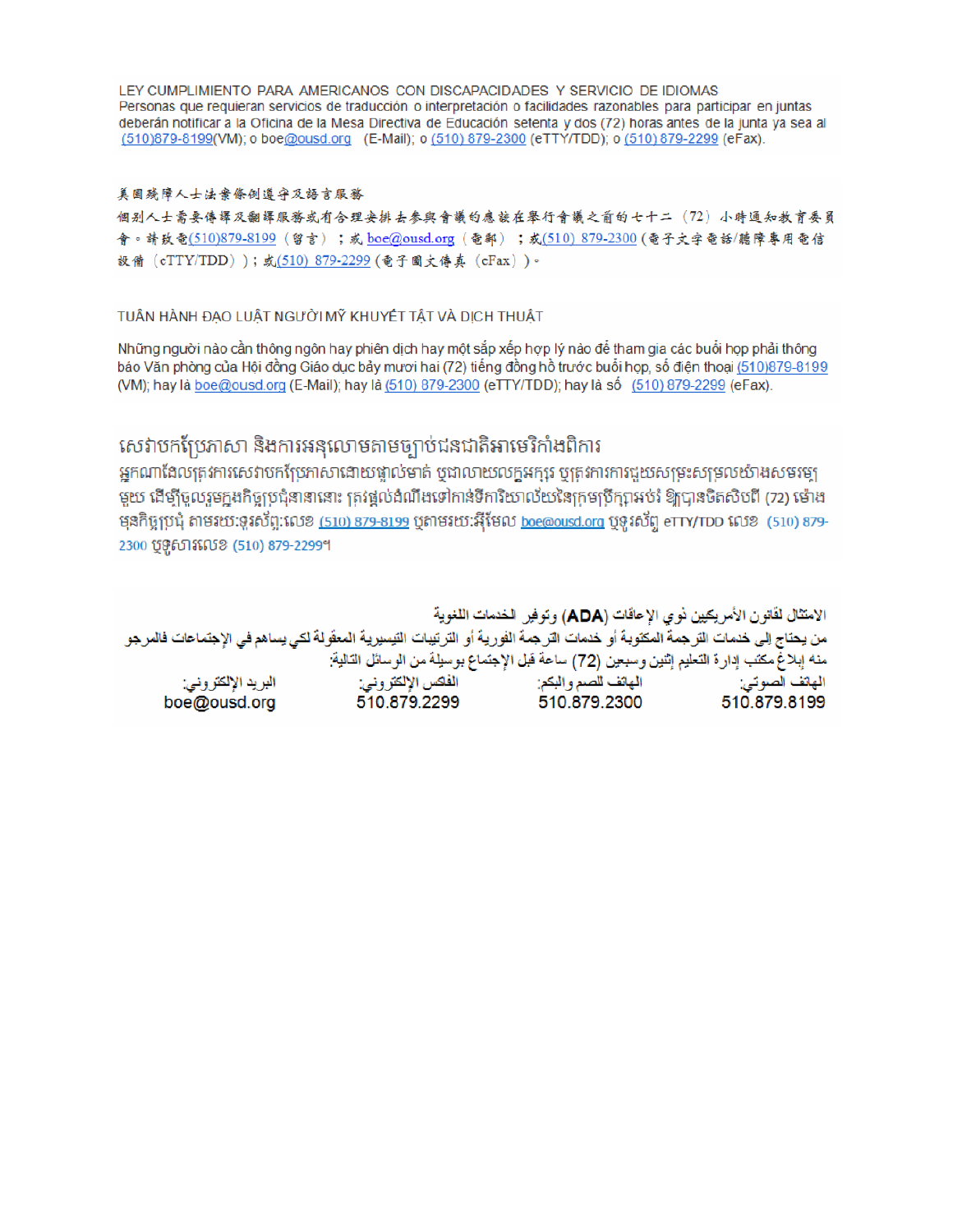#### **COMMITTEE MEMBERS ATTEND VIRTUALLY**

#### **A. Call to Order**

*Chairperson Andrea Dawson called the meeting to order at 6:32 P.M.*

## **B. Roll Call**

|        | <b>Present</b> 8 - Member Renee Swayne |  |
|--------|----------------------------------------|--|
|        | Member Andrew Nelsen                   |  |
|        | Member Andre Spearman                  |  |
|        | Member Mike Beebe                      |  |
|        | Member Travis Ritchie                  |  |
|        | Secretary Tina Longfield               |  |
|        | Vice Chairperson Saleem Shakir-Gilmore |  |
|        | Chairperson Andrea Dawson              |  |
| Absent | 1 - Member Victor Valerio              |  |

**B. Roll Call**

## **C. Speaker Request Cards/Modification(s) To Agenda**

*None.*

## **D. Adoption of Committee Minutes**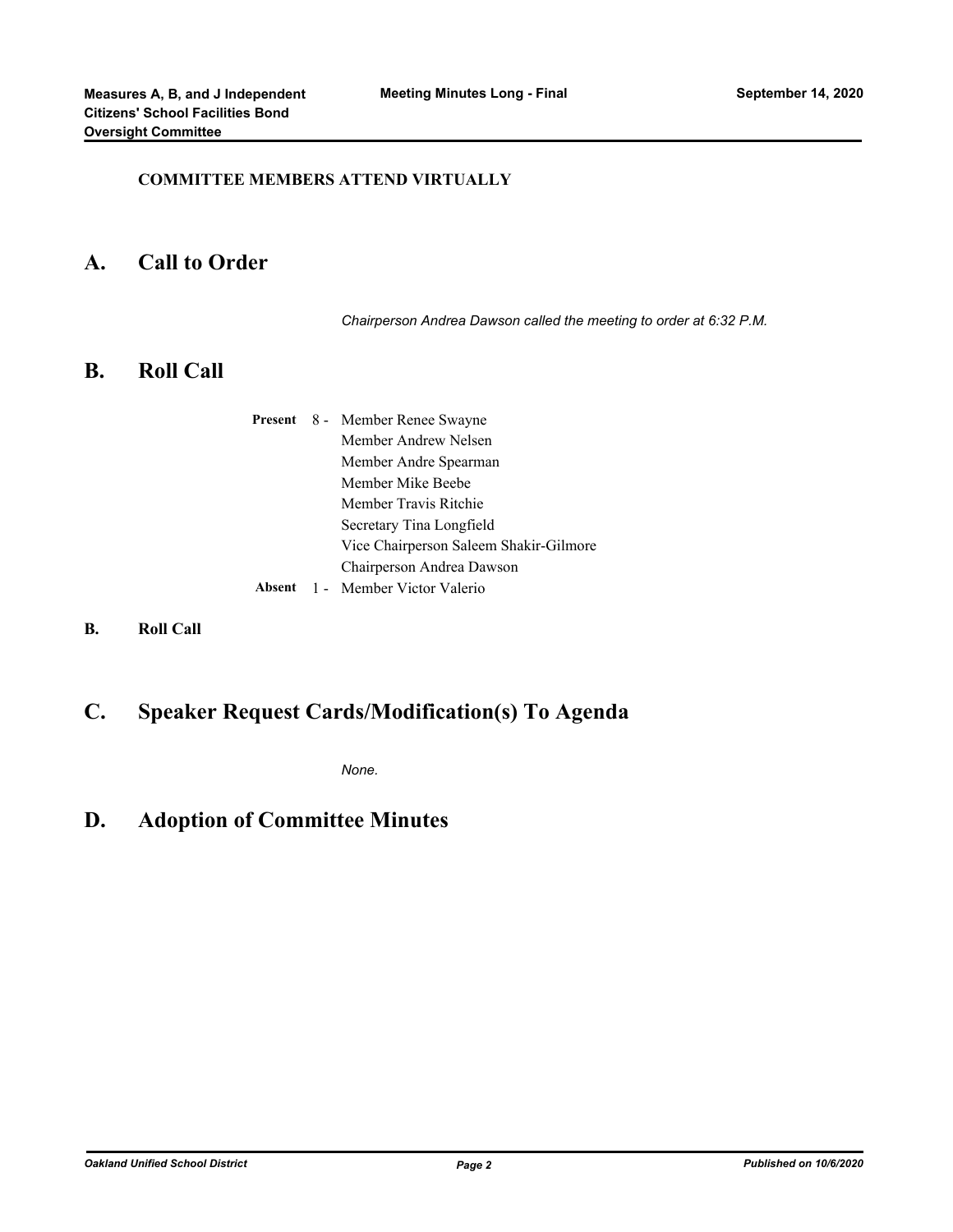| 窅<br><u>20-1800</u><br>$D-1$ |  |            |                           | Minutes - Measures A, B, and J Independent Citizens' School<br><b>Facilities Bond Oversight Committee - August 17, 2020</b>                                                     |                                                                                                                                               |
|------------------------------|--|------------|---------------------------|---------------------------------------------------------------------------------------------------------------------------------------------------------------------------------|-----------------------------------------------------------------------------------------------------------------------------------------------|
|                              |  |            |                           | Adoption by the Measures A, B, and J Independent Citizens'<br>School Facilities Bond Oversight Committee of its August 17,<br>2020 Meeting Minutes.                             |                                                                                                                                               |
|                              |  |            |                           | <b>Attachments:</b>                                                                                                                                                             | 20-1800 Minutes - Measures A, B, and J Independent<br><b>Citizens' School Facilities Bond Oversight Committee -</b><br><b>August 17, 2020</b> |
|                              |  |            |                           |                                                                                                                                                                                 | There were no Public Comments.                                                                                                                |
|                              |  |            |                           | A motion was made by Secretary Longfield, seconded by Vice<br>Chairperson Shakir-Gilmore, that this Minutes, Committee be Adopted.<br>The motion carried by the following vote. |                                                                                                                                               |
|                              |  |            |                           | Aye: 7 - Member Renee Swayne                                                                                                                                                    |                                                                                                                                               |
|                              |  |            |                           | Member Andrew Nelsen                                                                                                                                                            |                                                                                                                                               |
|                              |  |            |                           | Member Mike Beebe                                                                                                                                                               |                                                                                                                                               |
|                              |  |            |                           | Member Travis Ritchie                                                                                                                                                           |                                                                                                                                               |
|                              |  |            |                           | Secretary Tina Longfield                                                                                                                                                        |                                                                                                                                               |
|                              |  |            |                           |                                                                                                                                                                                 | Vice Chairperson Saleem Shakir-Gilmore                                                                                                        |
|                              |  |            |                           | Chairperson Andrea Dawson                                                                                                                                                       |                                                                                                                                               |
|                              |  | Abstained: |                           | 1 - Member Andre Spearman                                                                                                                                                       |                                                                                                                                               |
|                              |  | Absent:    | 1 - Member Victor Valerio |                                                                                                                                                                                 |                                                                                                                                               |
|                              |  |            |                           | Enactment No: 20-1406                                                                                                                                                           |                                                                                                                                               |

# **E. Adoption of the Committee General Consent Report**

*None.*

## **F. Unfinished Business**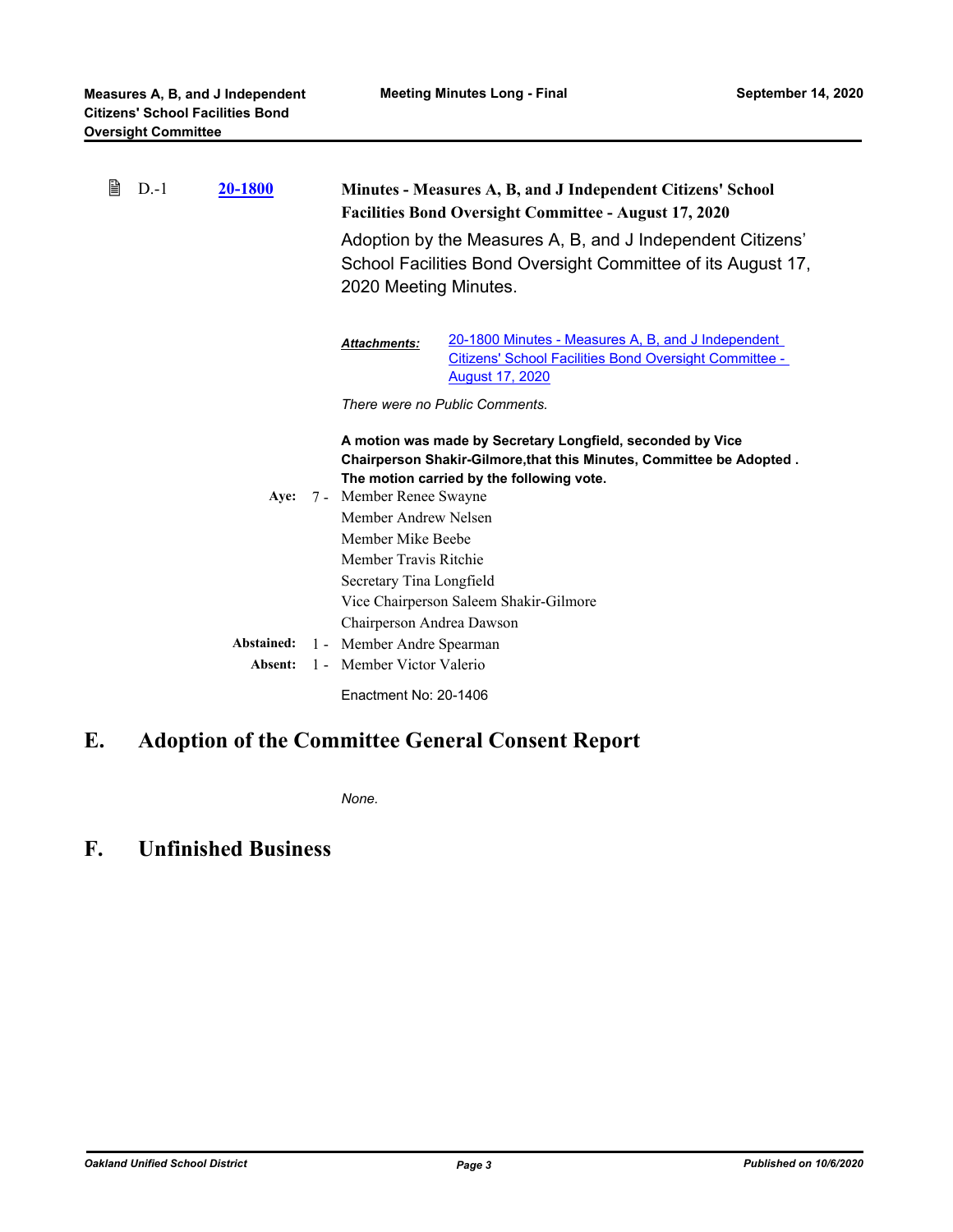|   | $F - 1$ | 20-1315            | <b>Measures A, B and J Independent Citizens' School Facilities Bond</b><br><b>Oversight Committee - Measures B and J Projects - Facilities</b><br><b>Planning and Management</b>                                                                                                                                                                                                                                                                                                 |                                                                                                                                                                                                                                                                                                                                           |
|---|---------|--------------------|----------------------------------------------------------------------------------------------------------------------------------------------------------------------------------------------------------------------------------------------------------------------------------------------------------------------------------------------------------------------------------------------------------------------------------------------------------------------------------|-------------------------------------------------------------------------------------------------------------------------------------------------------------------------------------------------------------------------------------------------------------------------------------------------------------------------------------------|
|   |         |                    |                                                                                                                                                                                                                                                                                                                                                                                                                                                                                  | A progress report to the Measures A, B and J Independent Citizens'<br>School Facilities Bond Oversight Committee by Acting Deputy Chief,<br>Facilities Planning and Management, or designee, of current Measures B<br>and J Projects including the Request for Proposal (RFP) for Laurel CDC and<br>Cole Administration Building Project. |
|   |         |                    |                                                                                                                                                                                                                                                                                                                                                                                                                                                                                  | Tadashi Nakadegawais, Acting Deputy Chief, Facilities Planning and<br>Management, made the staff presentation.                                                                                                                                                                                                                            |
|   |         |                    | a more comprehensive report.                                                                                                                                                                                                                                                                                                                                                                                                                                                     | Nakadegawa reported Fremont HIgh School is still under construction; the<br>fire alarms and play matting repairs are out for bid. Next month staff will have                                                                                                                                                                              |
|   |         |                    |                                                                                                                                                                                                                                                                                                                                                                                                                                                                                  | There were no Public Comments.                                                                                                                                                                                                                                                                                                            |
|   |         |                    | <b>Discussed</b>                                                                                                                                                                                                                                                                                                                                                                                                                                                                 |                                                                                                                                                                                                                                                                                                                                           |
| 閶 | $F - 2$ | 20-1318            |                                                                                                                                                                                                                                                                                                                                                                                                                                                                                  | <b>Report - Measures B and J Audit Findings Responses - Year</b><br><b>Ending 2018 and 2019 - Facilities Department</b>                                                                                                                                                                                                                   |
|   |         |                    | A report to the Measures A, B, and J Independent Citizens' School<br>Facilities Bond Oversight Committee by Acting Deputy Chief, Facilities<br>Planning and Management, or Designee, of the department's responses<br>to Audit Findings for Measures B and J Bond Funds, Fiscal Years ending<br>June 2018 and June 2019; and the implementation of new construction<br>software that provides controls and processes to the Department of<br>Facilities Planning and Management. |                                                                                                                                                                                                                                                                                                                                           |
|   |         |                    | <b>Attachments:</b>                                                                                                                                                                                                                                                                                                                                                                                                                                                              | 20-1318 Report - Measures B and J Audit Findings<br>Responses - Year Ending 2018 and 2019 - Facilities<br>Department (9/11/2020)                                                                                                                                                                                                          |
|   |         | updated responses. |                                                                                                                                                                                                                                                                                                                                                                                                                                                                                  | Tadashi Nakadegawa, Acting Deputy Chief, Facilities Planning and<br>Management, reported that department is committed to improving and<br>responding to each of the Audit Finding areas. His report focused on the                                                                                                                        |
|   |         |                    | <b>Discussed</b>                                                                                                                                                                                                                                                                                                                                                                                                                                                                 | There were no Public Comments.                                                                                                                                                                                                                                                                                                            |

# **G. New Business**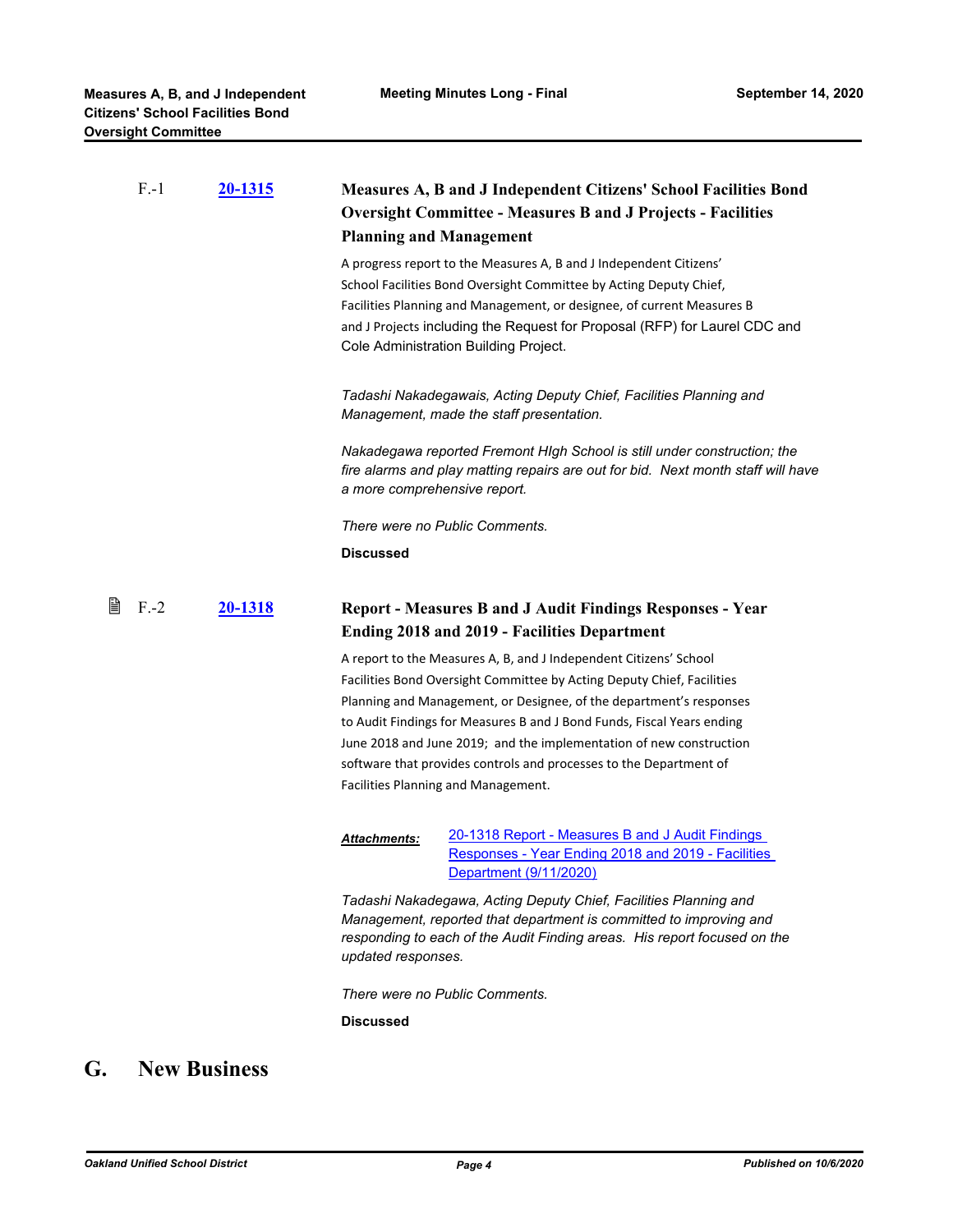| 閶 | $G - 1$ | 20-1799 |  | Measures A, B, and J Independent Citizens' School Facilities Bond<br><b>Oversight Committee - Updated Meeting Calendar Through June</b><br>30, 2021<br>A discussion and possible adoption by the Measures A, B, and J<br>Independent Citizens' School Facilities Bond Oversight Committee updated<br>2020-2021 Annual Calendar of Regular Meetings and/or topics through June<br>30, 2021. |                                                                                                                                                                  |  |
|---|---------|---------|--|--------------------------------------------------------------------------------------------------------------------------------------------------------------------------------------------------------------------------------------------------------------------------------------------------------------------------------------------------------------------------------------------|------------------------------------------------------------------------------------------------------------------------------------------------------------------|--|
|   |         |         |  | <b>Attachments:</b>                                                                                                                                                                                                                                                                                                                                                                        | 20-1799 Measures A, B, and J Independent Citizens' School<br>Facilities Bond Oversight Committee - Updated Meeting<br>Calendar Through June 30, 2021 (9/14/2020) |  |
|   |         |         |  | Chairperson Dawson recommended that we stay with the current schedule of<br>2nd Monday of each month through June 20, 2021.                                                                                                                                                                                                                                                                |                                                                                                                                                                  |  |
|   |         |         |  | There were no Public Comments.                                                                                                                                                                                                                                                                                                                                                             |                                                                                                                                                                  |  |
|   |         |         |  | A motion was made by Member Nelsen, seconded by Member<br>Spearman, that this Motion be Adopted. The motion carried by the<br>following vote.                                                                                                                                                                                                                                              |                                                                                                                                                                  |  |
|   |         | Aye:    |  | 9 - Member Renee Swayne<br>Member Victor Valerio<br>Member Andrew Nelsen<br>Member Andre Spearman<br>Member Mike Beebe<br>Member Travis Ritchie<br>Secretary Tina Longfield                                                                                                                                                                                                                |                                                                                                                                                                  |  |
|   |         |         |  |                                                                                                                                                                                                                                                                                                                                                                                            |                                                                                                                                                                  |  |
|   |         |         |  |                                                                                                                                                                                                                                                                                                                                                                                            |                                                                                                                                                                  |  |
|   |         |         |  |                                                                                                                                                                                                                                                                                                                                                                                            |                                                                                                                                                                  |  |
|   |         |         |  |                                                                                                                                                                                                                                                                                                                                                                                            |                                                                                                                                                                  |  |
|   |         |         |  |                                                                                                                                                                                                                                                                                                                                                                                            |                                                                                                                                                                  |  |
|   |         |         |  | Vice Chairperson Saleem Shakir-Gilmore                                                                                                                                                                                                                                                                                                                                                     |                                                                                                                                                                  |  |
|   |         |         |  | Chairperson Andrea Dawson                                                                                                                                                                                                                                                                                                                                                                  |                                                                                                                                                                  |  |
|   |         |         |  | Enactment No: 20-1407                                                                                                                                                                                                                                                                                                                                                                      |                                                                                                                                                                  |  |
|   |         |         |  |                                                                                                                                                                                                                                                                                                                                                                                            |                                                                                                                                                                  |  |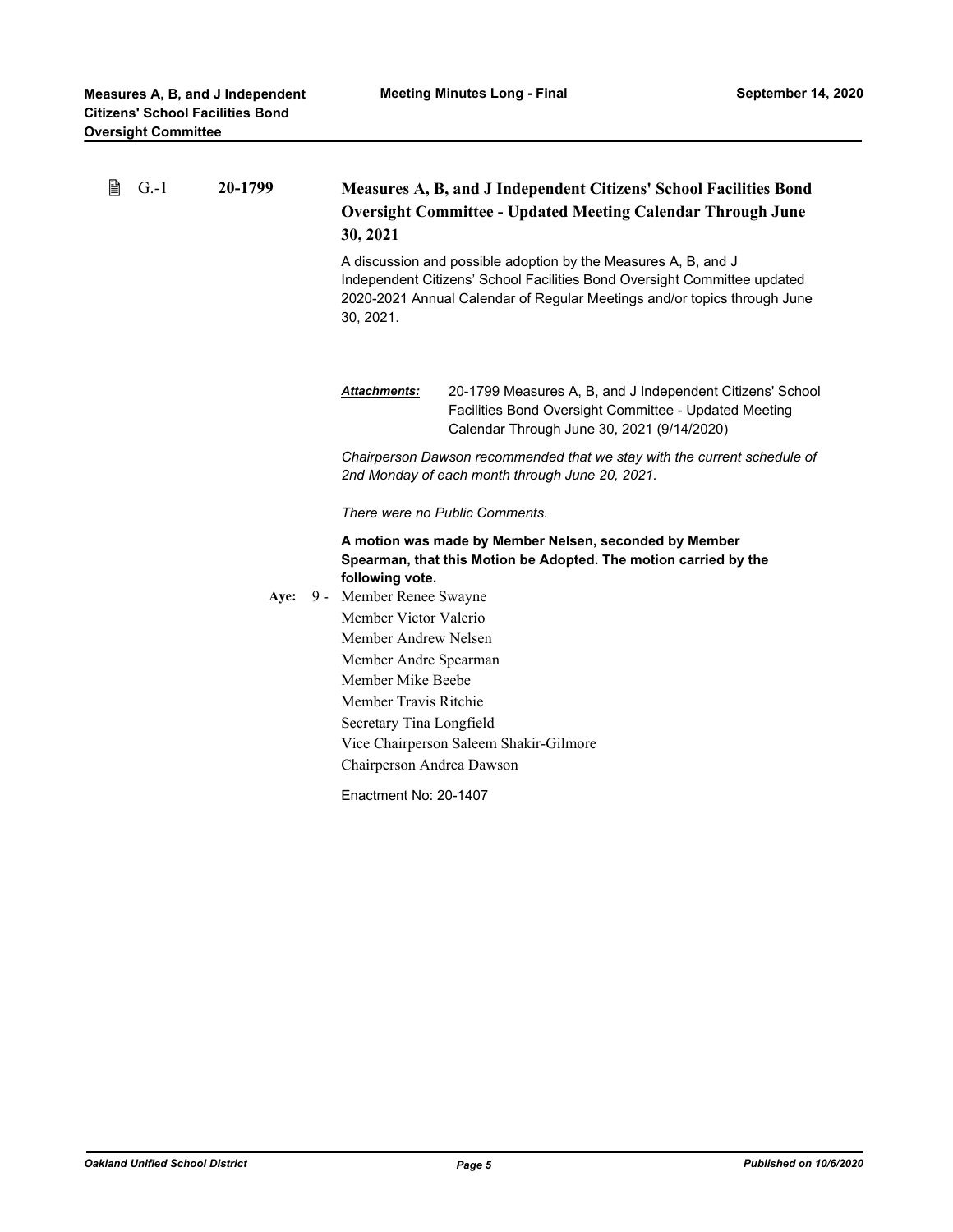| B | $G.-2$ | 20-1671 | <b>Oversight Measures for Measure Y (Pending Approval by Voters)</b><br>- Measures A, B, and J Independent Citizens' School Facilities<br><b>Bond Oversight Committee</b><br>A Report to the Measures A, B, and J Independent Citizens' School<br>Facilities Bond Committee, of the Facilities Committee, pending<br>recommendation to the Board of the Education that Board adopt<br>Resolution No. 2021-0077 - Oversight Measures for Measure Y (Pending<br>Approval by Voters). |                                                                                                                                                                                                                                                                                                          |
|---|--------|---------|------------------------------------------------------------------------------------------------------------------------------------------------------------------------------------------------------------------------------------------------------------------------------------------------------------------------------------------------------------------------------------------------------------------------------------------------------------------------------------|----------------------------------------------------------------------------------------------------------------------------------------------------------------------------------------------------------------------------------------------------------------------------------------------------------|
|   |        |         |                                                                                                                                                                                                                                                                                                                                                                                                                                                                                    |                                                                                                                                                                                                                                                                                                          |
|   |        |         | <u>Sponsors:</u>                                                                                                                                                                                                                                                                                                                                                                                                                                                                   | Gonzales                                                                                                                                                                                                                                                                                                 |
|   |        |         | Attachments:                                                                                                                                                                                                                                                                                                                                                                                                                                                                       | 20-1671 Oversight Measures for Measure Y (Pending<br>Approval by Voters) - Measures A, B, and J Independent<br><b>Citizens' School Facilities Bond Oversight Committee</b>                                                                                                                               |
|   |        |         | <b>Bond Oversight Committee.</b>                                                                                                                                                                                                                                                                                                                                                                                                                                                   | Discussion by the Committee that the Board of the Education will vote on<br>September 23 whether Measure A, B and J Independent Citizens' School<br>Bond Oversight Committee should also oversee Measure Y (pending approval<br>by voters) and become Measure A, B, J and Y Independent Citizens' School |
|   |        |         |                                                                                                                                                                                                                                                                                                                                                                                                                                                                                    | There were no Public Comments.                                                                                                                                                                                                                                                                           |
|   |        |         | <b>Discussed</b>                                                                                                                                                                                                                                                                                                                                                                                                                                                                   |                                                                                                                                                                                                                                                                                                          |
|   |        |         | Enactment No: 20-1447                                                                                                                                                                                                                                                                                                                                                                                                                                                              |                                                                                                                                                                                                                                                                                                          |
|   | $G.-3$ | 20-1802 | <b>Gary Yee</b>                                                                                                                                                                                                                                                                                                                                                                                                                                                                    | Report - Measures A, B and J Independent Citizens' School Bond<br><b>Oversight Committee Liaison - Facilities Committee Chairperson,</b>                                                                                                                                                                 |
|   |        |         | 11, 2020.                                                                                                                                                                                                                                                                                                                                                                                                                                                                          | A Report to the Measures A, B, and J Independent Citizens' School<br>Facilities Bond Oversight Committee from the Board's Liaison to the<br>Committee, regarding the Facilities Committee Meeting of September                                                                                           |
|   |        |         |                                                                                                                                                                                                                                                                                                                                                                                                                                                                                    | Director Yee was absent and there was no written report.                                                                                                                                                                                                                                                 |
|   |        |         |                                                                                                                                                                                                                                                                                                                                                                                                                                                                                    | There were no Public Comments.                                                                                                                                                                                                                                                                           |

#### **Public Comments on All Non-Agenda Items Within the Subject Matter Jurisdiction of the Committee H.**